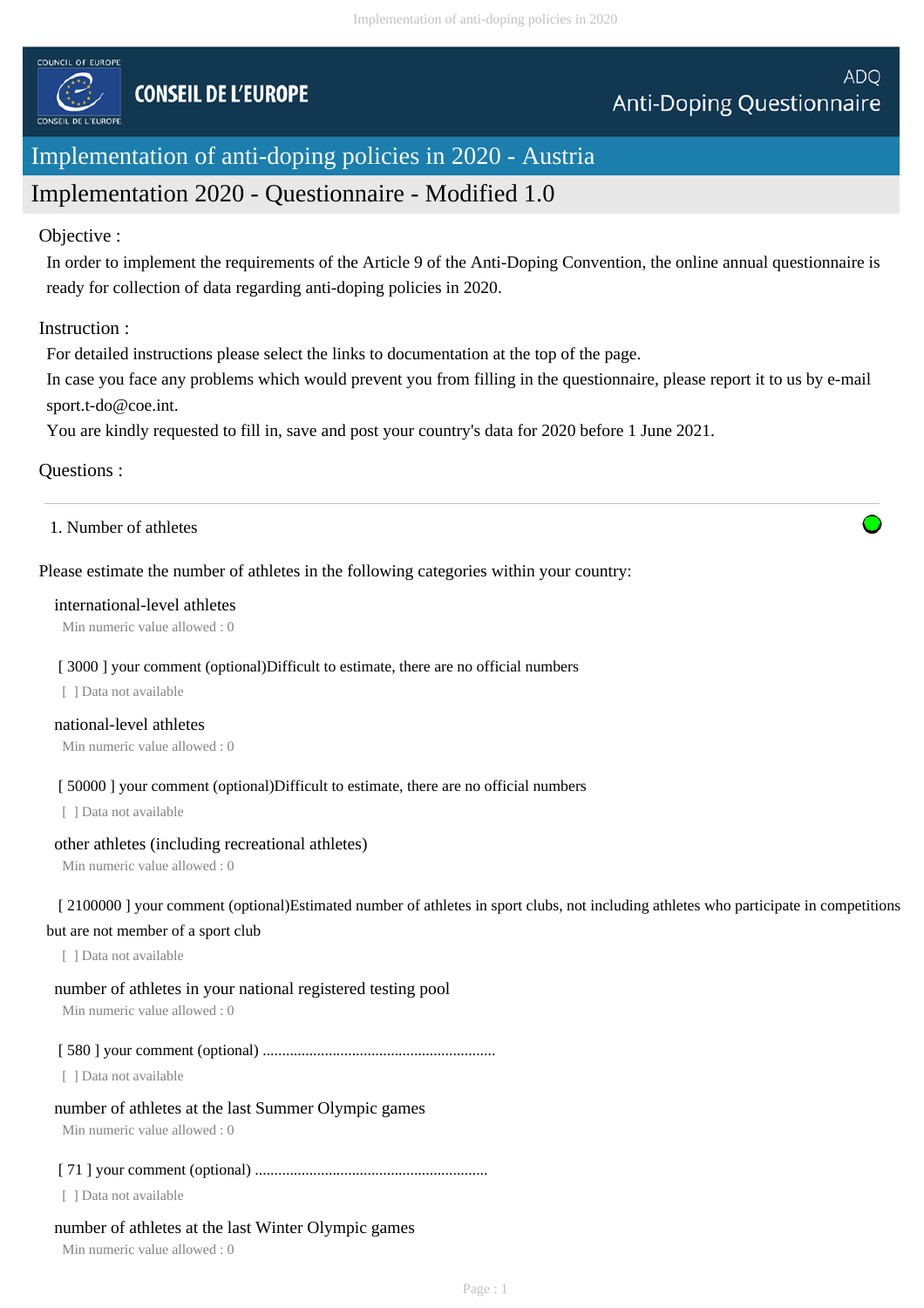| [104] your comment (optional)104<br>[ ] Data not available                                                                                                                         |
|------------------------------------------------------------------------------------------------------------------------------------------------------------------------------------|
| number of athletes at the last Summer Paralympic games<br>Min numeric value allowed: 0                                                                                             |
| [ ] Data not available                                                                                                                                                             |
| number of athletes at the last Winter Paralympic games<br>Min numeric value allowed: 0                                                                                             |
| [ ] Data not available                                                                                                                                                             |
| 2. Doping definition                                                                                                                                                               |
| What is the definition of "doping in sport" used in your country?                                                                                                                  |
|                                                                                                                                                                                    |
|                                                                                                                                                                                    |
|                                                                                                                                                                                    |
| [X] Other, please specify (e.g. national law): National law covers the aforementioned definitions<br>Attachments<br>$\blacktriangleright$ ADBG 2021, Fassung vom 26.04.2021.pd.pdf |
| 3. Doping list                                                                                                                                                                     |
| Which list of banned pharmacological classes of doping agents and doping methods (i.e. Prohibited List) is implemented in<br>your country?                                         |
| [X] Prohibited List, as adopted by the Executive Committee of WADA. Your comment (optional)                                                                                        |
| [X] List of banned pharmacological classes of doping agents and doping methods, as adopted by the Monitoring Group (T-DO). Your                                                    |
| [X] Prohibited List, as adopted by the Conference of Parties of the International Convention against Doping in Sport (UNESCO).                                                     |
|                                                                                                                                                                                    |

4. Additional doping lists

For the purposes of restricting availability of doping substances, are there other lists than those defined in the question 3?

 ( X ) Yes, please specify: There is no seperate List but possession,vending and use on others of certain substances are penalized within the Federal Anti Doping Law.

( ) No. Your comment (optional) ............................................................

5. Anti-doping laws

Are there any anti-doping laws in your country?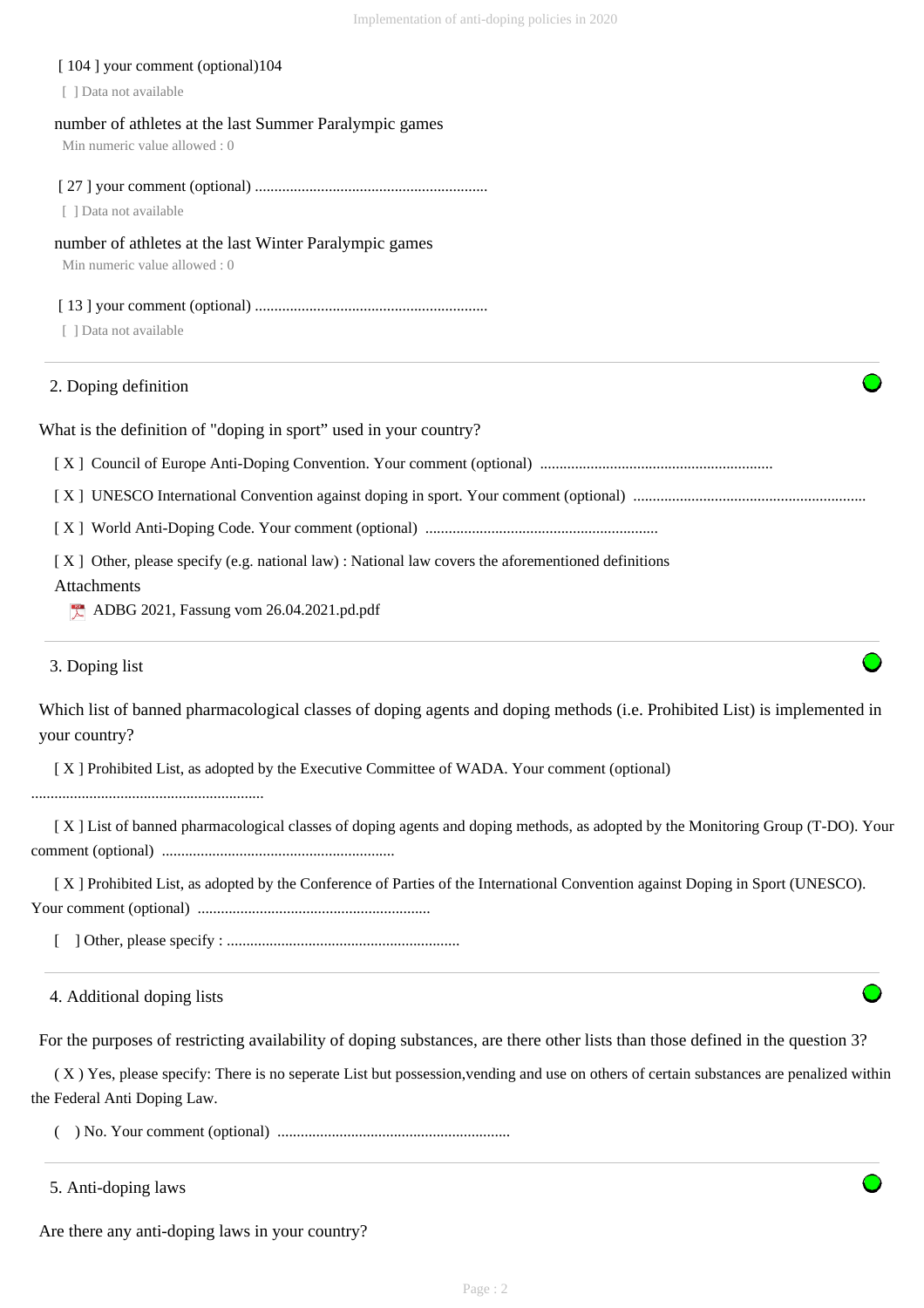| 6. National Anti-Doping Organisation (NADO)                                                                             |
|-------------------------------------------------------------------------------------------------------------------------|
| What is the legal status of your national anti-doping organisation? Please upload the statutes, if possible             |
|                                                                                                                         |
|                                                                                                                         |
|                                                                                                                         |
|                                                                                                                         |
| (X) Other, please specify: The Austrian NADO is a public limited company with the Republic of Austria and the Länder as |
| shareholders                                                                                                            |

### 7. NADO activities

Which of the activities below are conducted by your national anti-doping organisation? Please upload the organisational chart, if possible

|                                                | Yes. Your comment<br>(optional) | No, please specify which<br>organisation is in charge                                                            |
|------------------------------------------------|---------------------------------|------------------------------------------------------------------------------------------------------------------|
| Co-ordination of action by public authorities  |                                 | (X) inistry of Sports                                                                                            |
| Co-ordination of the fight against trafficking |                                 | (X) Ministry of Justice,<br>Ministry of Health, Ministry of<br>the Interior                                      |
| Testing (doping control)                       | (X)                             |                                                                                                                  |
| Results management                             | (X)                             |                                                                                                                  |
| Disciplinary procedures                        | (X)                             |                                                                                                                  |
| Education and/or information                   | (X)                             |                                                                                                                  |
| Research                                       |                                 | (X) Scientific Research is<br>done by Seibersdorf<br>Laboratories, Universities,<br>Colleges of higher Education |

### 8. Funding of anti-doping programme

### What was the annual budget of the NADO for the 2020 calendar year?

Min numeric value allowed : 0

#### [ 2500000 ] amount€Currency

[ ] Data not available

### 9. Funding sources

How is the NADO funded? Please select all that apply and indicate an estimate in percentages: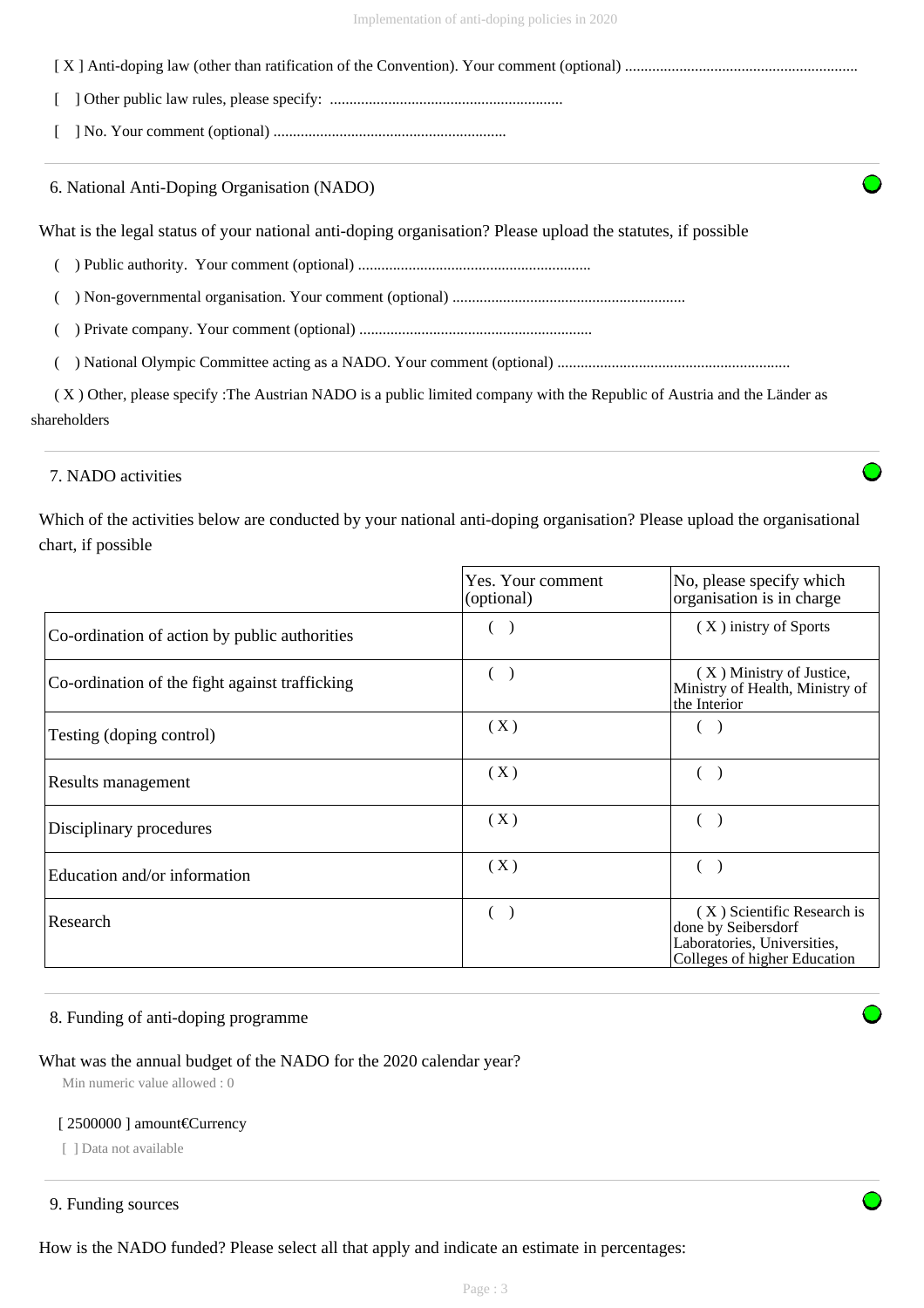#### [ X ] Government90%

| [X] Fee for service 10% |  |
|-------------------------|--|
|                         |  |
|                         |  |

#### 10. Distribution of funding

What percentage of NADO's annual budget is put towards the following core programs?

[ 20 ] Testing (including equipment, transportation, sample collection personnel fees)

[ 21 ] Sample analysis

[ 2 ] Investigations

[11] Education

[ 0.1 ] Research

[ 4 ] Results Management/Legal

[  $0.9$  ] Therapeutic Use Exemptions (TUEs)

[ 41 ] Other (e.g. remuneration, administration) ............................................................

[ ] Data not available

11. Other funding for the anti-doping programme

Are other institutions funding any parts of the national anti-doping programme (e.g. laboratories, research, WADA contribution, Unesco Voluntary Fund)

( X ) Yes, please describeLaboratory Seibersdorf

 $($   $)$  No

12. Sport budget

What amount has been allocated to sport from the State budget through the national ministry responsible for sport for the year 2020?

 [ 140000000 ] amount€/The impact of the COVID-19 pandemic has lead to extraordinary budget preparationcurrency / other information

[ ] Data not available

#### 13. Limiting public funding to organisations

Is public funding withheld from organisations that do not comply with anti-doping regulations and related legal instruments?

( ) Yes, all funding is withheld; your comment (optional) ............................................................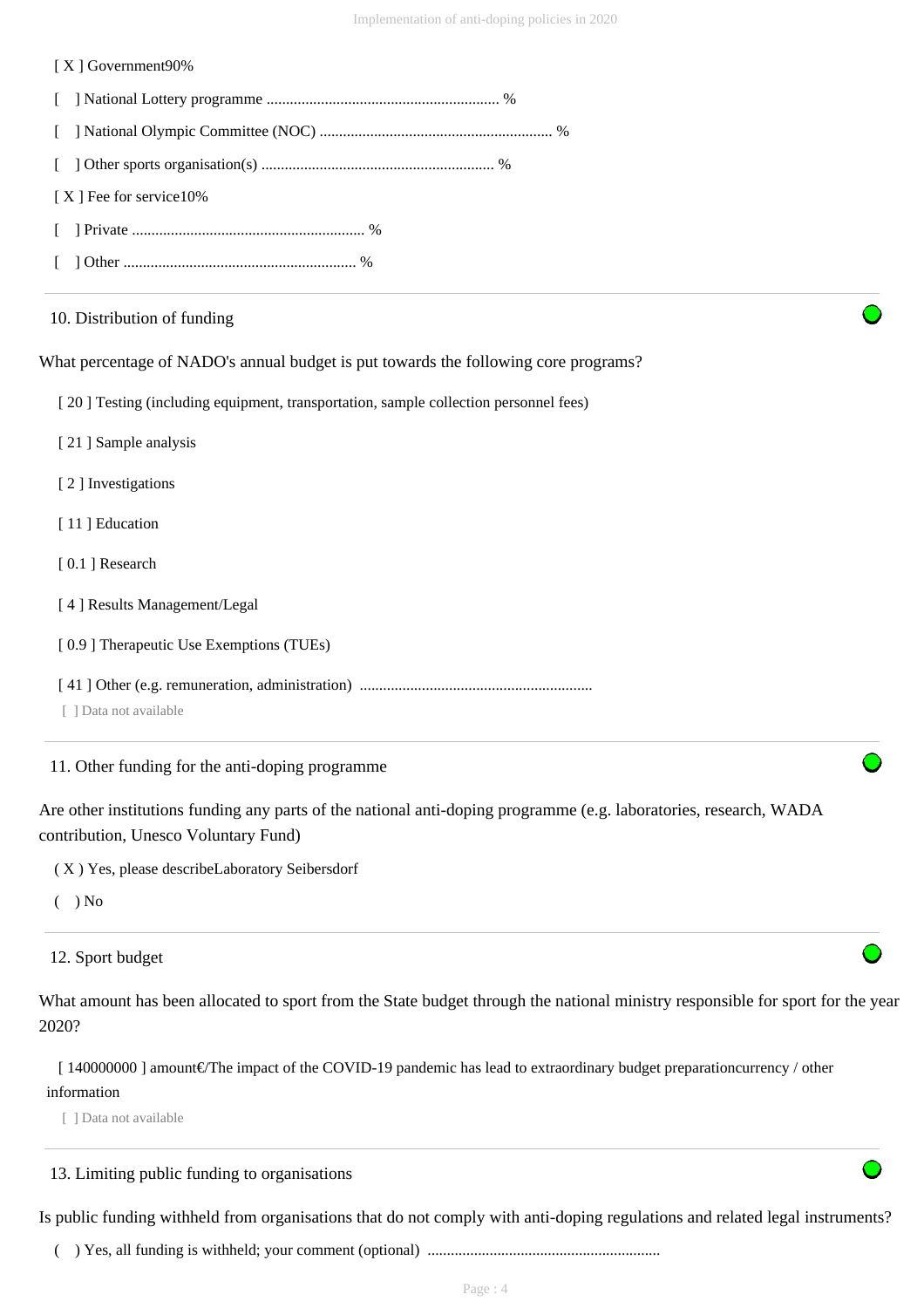( X ) A limited amount of funding is withheld; your comment (optional)Funding in connection with federal funding will be withheld, if there is non-compliance with the Federal Anti-Doping Law.

( ) No financial implications; your comment (optional) ............................................................

( ) Information not available; your comment (optional) ............................................................

14. Limitation of public funding of persons

| Is sport-related financial assistance provided by public authorities withheld from banned athletes or athlete support personnel |  |
|---------------------------------------------------------------------------------------------------------------------------------|--|
| during the period of their suspension?                                                                                          |  |

( X ) Yes, all funding is withheld; your comment (optional)suspenden athletes or athlete support personal are not eligible for funding

( ) A limited amount of funding is withheld; your comment (optional) ............................................................

( ) No; your comment (optional) ............................................................

 ( ) Not applicable (no sport-related financial assistance is provided by public authorities to athletes or support personnel); your comment (optional) ............................................................

( ) Information not available; your comment (optional) ............................................................

15. Testing programme

Does your country have a national testing programme?

 $(X)$  Yes

( ) No, please explain ............................................................

16. Elements of the testing programme

What elements of the testing program are implemented by the NADO?

[ X ] Risk assessment and test distribution planning (TDP)

[X] Registered testing pool

- [X] Random selection of athletes
- [ X ] Targeted selection of athletes
- [X ] In-competition testing
- [ X ] Out-of-competition testing
- [X] No-advance notice testing
- [ X ] Blood testing
- [ X ] Athlete biological passport (ABP) modules
- [ ] Other elements, please specify ............................................................
- [ ] If some elements are implemented by another body, please specify which body ............................................................

17. Quality certificate

Is your NADO or part of its procedures certified according to a quality standard (such as ISO or any other quality assurance system)?

( X ) Yes, please specify which standard, its scope and validityISO9001:2015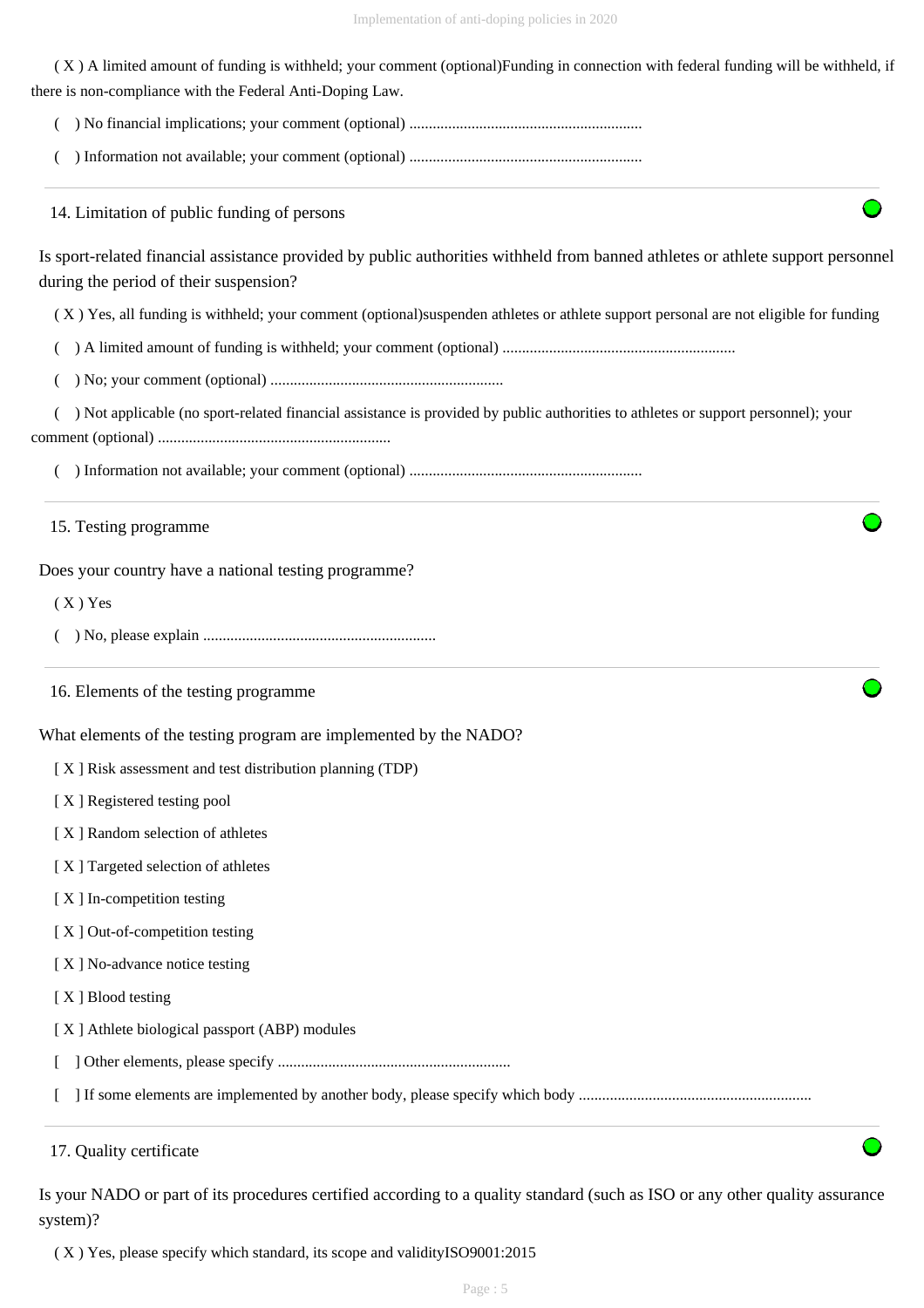- ( ) In progress, please specify ............................................................
- ( ) No. Your comment (optional) ............................................................

18. NADO staff, committee members and other anti-doping specialists

Please outline below how many NADO staff, committees' members and other anti-doping specialists are involved in the coordination and management of your anti-doping programs (except sample collection personnel)

Min numeric value allowed : 0

[13] staff full time

[ 2 ] staff part time

[ 60 ] committees' members (including, but not limited to, members of the disciplinary panels, NADO Board, TUE, education, whereabouts, scientific, athletes, appeals, ethics and/or other committees)

[15] other specialists, please describeeducators

[ ] Data not available

#### 19. Sample collection personnel

Do you have sample collection personnel (SCP) ?

( X ) Yes, within the NADO

( ) Yes, through a service provider (Delegated third party) ............................................................

( ) No, please explain ............................................................

### 20. Number of DCOs and BCOs

How many doping control officers (DCOs), blood control officers (BCOs) and chaperones are in your sample collection personnel programme?

Min numeric value allowed : 0

[ 25 ] DCOs; your comment (optional) ............................................................

[ 15 ] BCOs; your comment (optional) ............................................................

[ 40 ] Chaperones; your comment (optional) ............................................................

[ ] Data not available

#### 21. Laboratory

Is there a doping control laboratory in your country?

[ X ] Yes, accredited or approved by WADA in accordance with the International Standard for Laboratories

[ ] No, but a preparatory process is in progress to apply for accreditation or approval by WADA

 $\lceil$   $\rceil$  No

22. Use of WADA laboratories

Which WADA-accredited or approved laboratories are used for analysis of samples collected by your NADO as a Testing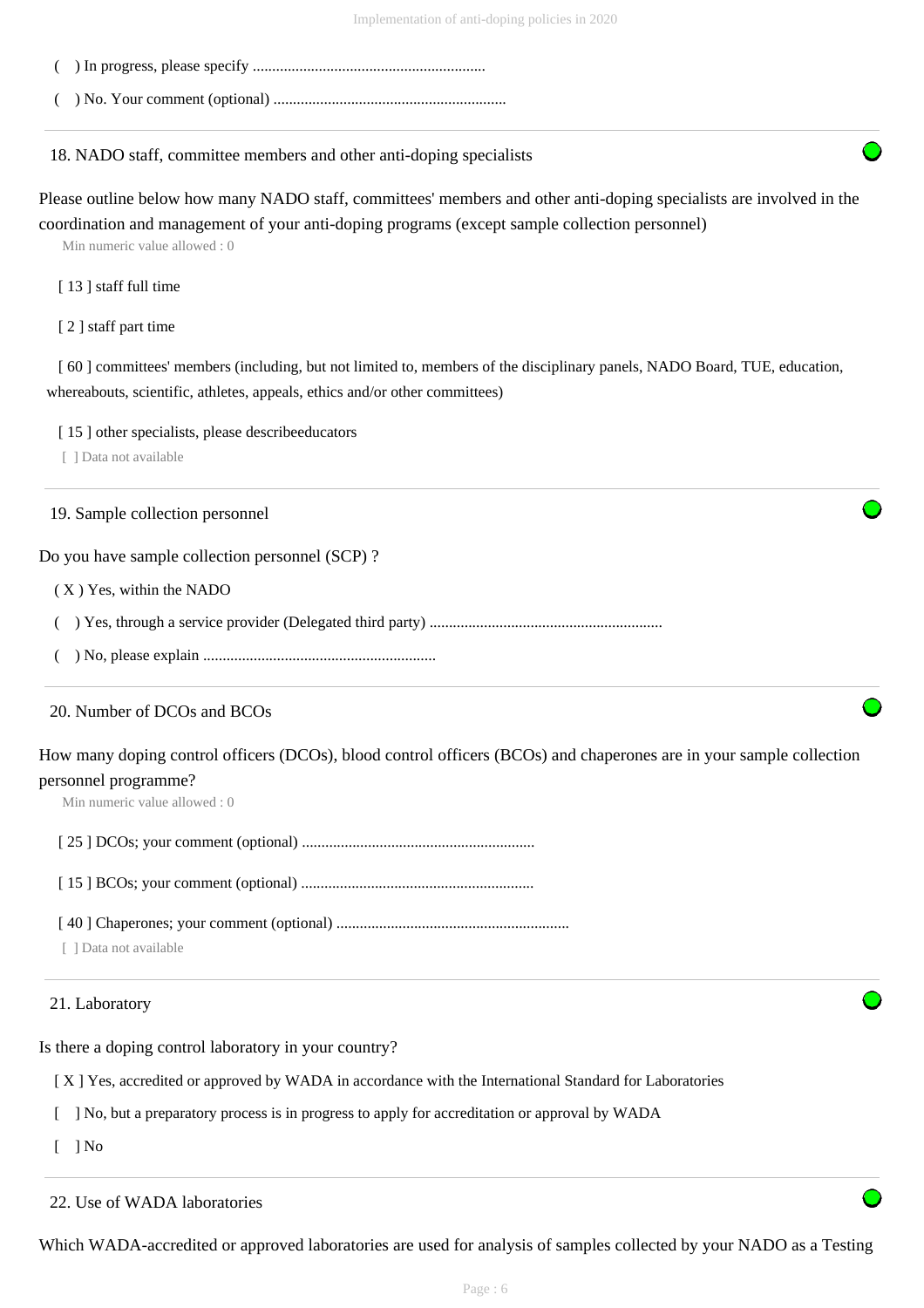$\overline{\mathbf{1}}$ 

authority within your national testing program in the year 2020? Please list all that applies, including the laboratory in your own country (if you use it) and indicate the percentage of samples analysed in each laboratory. Enter "0", if you don't use this laboratory

|                                   | % of NADO samples (estimate) |
|-----------------------------------|------------------------------|
| ANKARA, TURKEY                    | $\boldsymbol{0}$             |
| <b>ATHENS, GREECE</b>             | $\boldsymbol{0}$             |
| <b>BANGKOK, THAILAND</b>          | $\boldsymbol{0}$             |
| <b>BARCELONA, SPAIN</b>           | $\boldsymbol{0}$             |
| <b>BEIJING, CHINA</b>             | $\boldsymbol{0}$             |
| <b>BLOEMFONTEIN, SOUTH AFRICA</b> | $\boldsymbol{0}$             |
| <b>BUCHAREST, ROMANIA</b>         | $\boldsymbol{0}$             |
| COLOGNE, GERMANY                  | $\boldsymbol{0}$             |
| DOHA, QATAR                       | $\boldsymbol{0}$             |
| GHENT, BELGIUM                    | $\boldsymbol{0}$             |
| HAVANA, CUBA                      | $\boldsymbol{0}$             |
| <b>HELSINKI, FINLAND</b>          | $\boldsymbol{0}$             |
| <b>KREISCHA, GERMANY</b>          | $\boldsymbol{0}$             |
| LAUSANNE, SWITZERLAND             | $\boldsymbol{0}$             |
| LONDON, UNITED KINGDOM            | $\boldsymbol{0}$             |
| LOS ANGELES, USA                  | $\boldsymbol{0}$             |
| MADRID, SPAIN                     | $\boldsymbol{0}$             |
| MONTREAL, CANADA                  | $\boldsymbol{0}$             |
| NEW DELHI, INDIA                  | $\boldsymbol{0}$             |
| <b>OSLO, NORWAY</b>               | $\boldsymbol{0}$             |
| PARIS, FRANCE                     | $\boldsymbol{0}$             |
| <b>RIO DE JANEIRO, BRAZIL</b>     | $\boldsymbol{0}$             |
| ROMA, ITALY                       | $\boldsymbol{0}$             |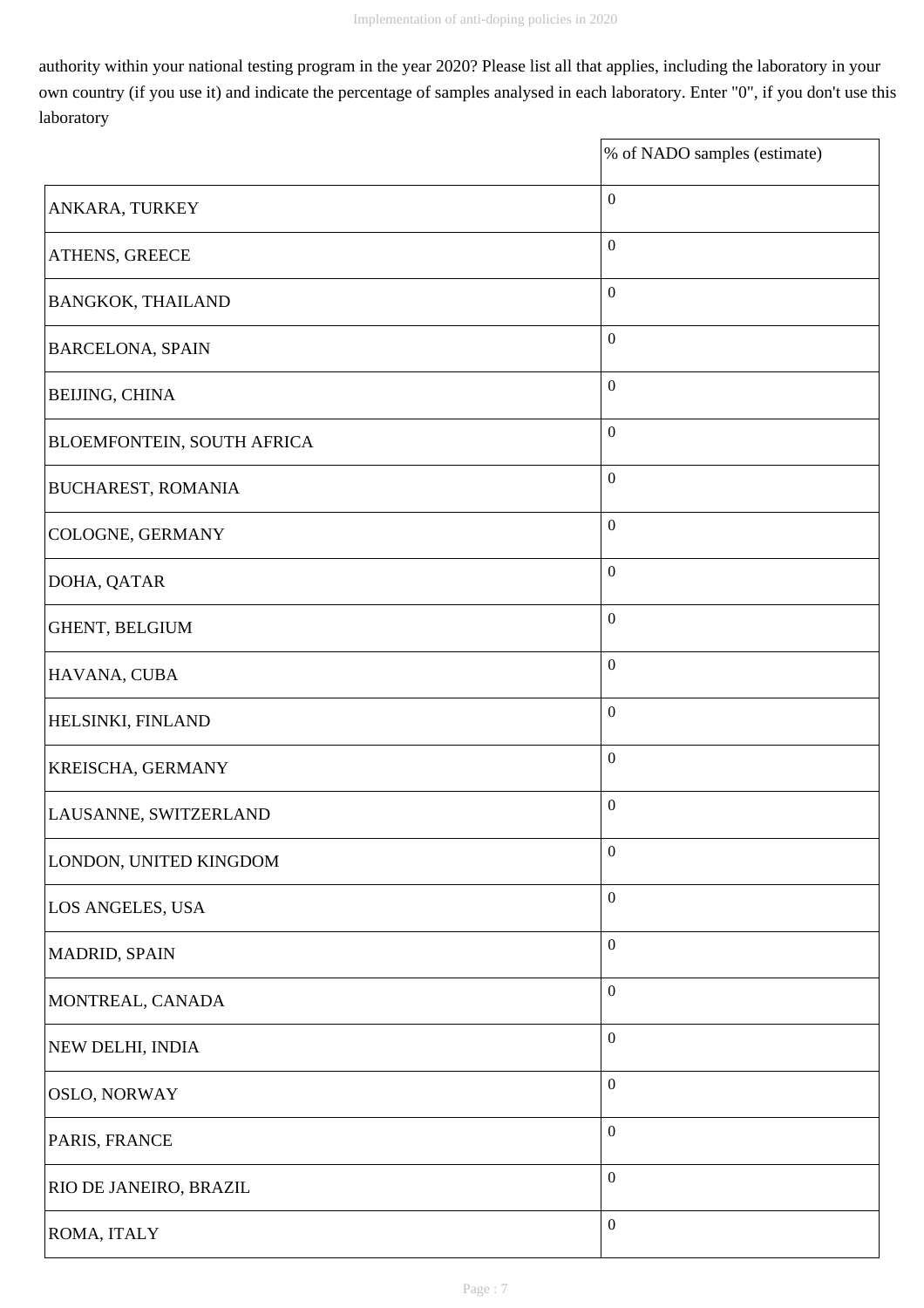| SALT LAKE CITY, USA      | $\Omega$ |
|--------------------------|----------|
| SEIBERSDORF, AUSTRIA     | 100      |
| SEOUL, SOUTH KOREA       | $\Omega$ |
| <b>STOCKHOLM, SWEDEN</b> | $\Omega$ |
| SYDNEY, AUSTRALIA        | $\theta$ |
| TOKYO, JAPAN             | $\Omega$ |
| WARSAW, POLAND           | $\Omega$ |

[ ] Data not available

### 23. Testing statistics

How many samples were collected under your national testing program in the year 2020?

|                                                             | Urine | Blood (including ABP) |
|-------------------------------------------------------------|-------|-----------------------|
| In-competition samples<br>Min numeric value allowed : 0     | 251   | 56                    |
| Out-of-competition samples<br>Min numeric value allowed : 0 | 1084  | 355                   |

[ ] Data not available

### 24. Testing abroad

Did you test athletes under your authority who reside or train abroad (directly or by subcontracting other ADOs or antidoping service providers)?

( X ) Yes; your comment (optional)Limited, due to COVID travelling restrictions

 $\mathsf{r}$ 

- ( ) Not in 2020, but we have authorisation to do so; your comment (optional) ............................................................
- ( ) No, we do not have authorisation to do so; your comment (optional) ............................................................

#### 25. Disciplinary system

Please describe the disciplinary process for the anti-doping rule violations and application of the T-DO Recommendation on ensuring the independence of hearing panels (bodies) and promoting fair trial in anti-doping cases [T-DO/Rec(2017)01] http://rm.coe.int/recommendation-on-ensuring-the-independence-of-hearing-panels-bodies-a/1680735159

| Has your State established<br>centralised panel/body in<br>charge of all hearing<br>proceedings in anti-doping<br>matters (hearing panel)? | Yes | $\Lambda$ |
|--------------------------------------------------------------------------------------------------------------------------------------------|-----|-----------|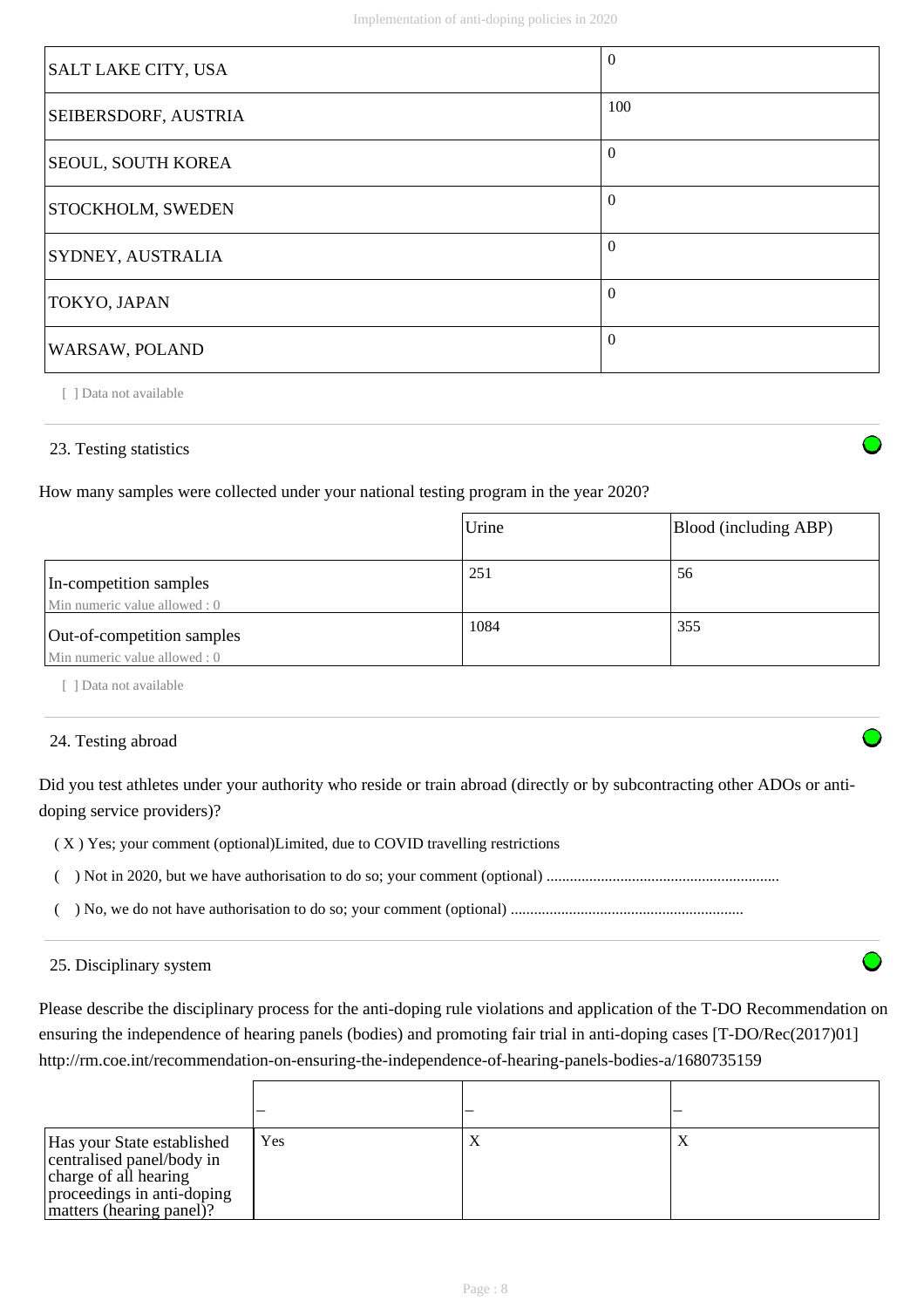| Is the hearing panel<br>independent, and<br>operationally independent<br>from sport movement (i.a.<br>national federations,<br>National Olympic<br>Committee, National<br>Paralympic Committee)? | Yes | X | X |
|--------------------------------------------------------------------------------------------------------------------------------------------------------------------------------------------------|-----|---|---|
| Is the hearing panel<br>operationally independent<br>from the government?                                                                                                                        | Yes | X | X |
| Is the hearing panel<br>operationally independent<br>from the NADO?                                                                                                                              | Yes | X | X |
| Are you aware of T-<br>DO/Rec(2017)01?                                                                                                                                                           | Yes | X | X |
| Is the composition of the<br>hearing panel in line with the<br>requirements outlined in T-<br>DO/Rec(2017)01?                                                                                    | Yes | X | X |
| Are the rights of access to<br>justice ensured in accordance<br>with $T\text{-DO/Rec}(2017)01?$                                                                                                  | Yes | X | X |
| Other comments                                                                                                                                                                                   | Yes | X | X |

[ ] Data not available

Attachments

- NADA Austria overview proceedings incl links to the pannels : http://https://www.nada.at/de/recht/anti-doping-verfahren
- NADA Austria overview proceedings incl links to the pannels : http://https://www.nada.at/de/recht/anti-doping-verfahren

#### 26. Appeals system

Please describe the process for handling anti-roping rule violations appeals

 Describe, upload documents or add the link to the relevant content The primarily appeal body is the Independent Arbitration Commission. Right of appeal/process and parties are defined in para 23 of the Austrian Federal Anti-Doping Act 2021.

[ ] Data not available

### Attachments

Austrian Federal Anti-Doping Act 2021 .pdf

27. Anti-doping rule violations (ADRV)

How many anti-doping rule violations cases were initiated in 2020 and how many of these initiated cases resulted in the imposition of a sanction?

|                                               | Initiated cases | Cases that resulted in a Cases that resulted in<br>sanction | no sanction |
|-----------------------------------------------|-----------------|-------------------------------------------------------------|-------------|
| Presence of a prohibited substance or its     |                 |                                                             |             |
| metabolites or markers in an athlete's sample |                 |                                                             |             |
| Min numeric value allowed : 0                 |                 |                                                             |             |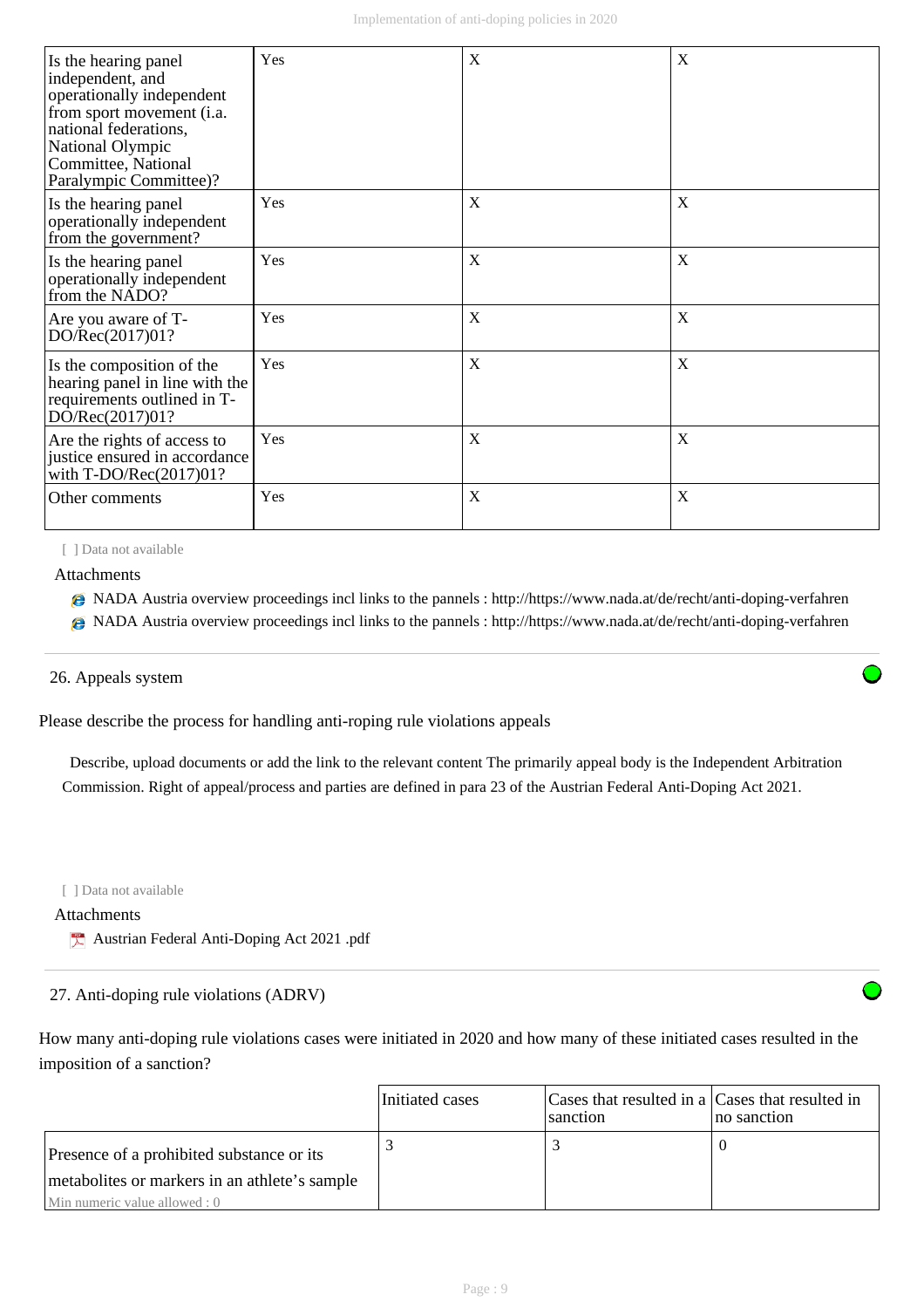| Use or attempted use by an athlete of a       |                |                | $\Omega$ |
|-----------------------------------------------|----------------|----------------|----------|
| prohibited substance or a prohibited method   |                |                |          |
| Min numeric value allowed: 0                  |                |                |          |
| Evading, refusing or failing to submit to     | $\Omega$       | $\Omega$       | $\Omega$ |
| sample collection                             |                |                |          |
| Min numeric value allowed: 0                  |                |                |          |
| Whereabouts failures                          | $\Omega$       | $\theta$       | $\theta$ |
| Min numeric value allowed: 0                  |                |                |          |
| Tampering or attempted tampering with any     | 1              | 1              | $\Omega$ |
| part of doping control                        |                |                |          |
| Min numeric value allowed: 0                  |                |                |          |
| Possession of prohibited substances and       | 3              | 3              | $\Omega$ |
| prohibited methods                            |                |                |          |
| Min numeric value allowed: 0                  |                |                |          |
| Trafficking or attempted trafficking in any   | $\overline{2}$ | $\overline{2}$ | $\Omega$ |
| prohibited substance or prohibited method     |                |                |          |
| Min numeric value allowed: 0                  |                |                |          |
| Administration or attempted administration to | $\Omega$       | $\Omega$       | $\Omega$ |
| any athlete of any prohibited method or       |                |                |          |
| prohibited substance                          |                |                |          |
| Min numeric value allowed: 0                  |                |                |          |
| Complicity                                    | 3              | 3              | $\theta$ |
| Min numeric value allowed: 0                  |                |                |          |
| Prohibited association                        | $\Omega$       | $\theta$       | $\Omega$ |
| Min numeric value allowed: 0                  |                |                |          |

[ ] Data not available

### 28. Whereabouts failures

How many of the following whereabouts failures have you registered in 2020?

[11] One missed test or filing failure

[ 0 ] Any combination of two missed tests and/or filing failures

[ ] Data not available

29. Co-operation with law enforcement agencies

What measures have been taken to ensure co-operation between NADO and law enforcement agencies in limiting illegal availability of doping substances?

[ X ] Law, please specify § 30 Austrian federal Anti-Doping Act 2021

[ ] Agreement, please specify ............................................................

[ ] Ad hoc activities, please specify ............................................................

[ ] Other, please specify ............................................................

[ ] None; your comment (optional) ............................................................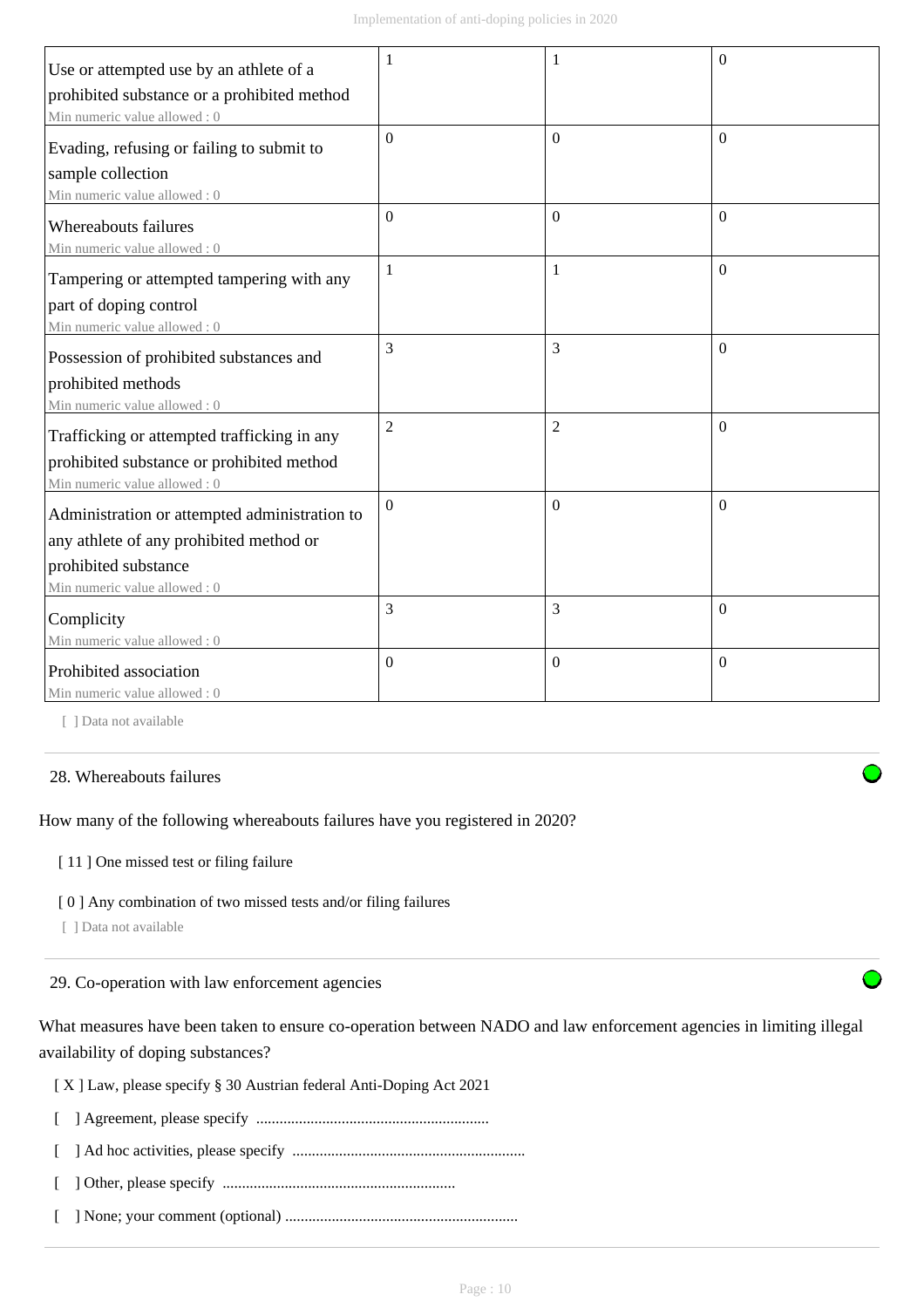### 30. Sanctions for doping trafficking

Are there specific penalties or sanctions for illegal circulation of doping substances, in addition to those regulating the movement of medicines and narcotics?

[ X ] Criminal penalties, please specify Austrian Federal Anti-Doping Act 2021

- [ ] Financial penalties, please specify ............................................................
- [ ] Administrative or civil sanctions, please specify ............................................................
- [ ] Professional disciplinary actions, please specify ............................................................
- [ ] None of above, please explain ............................................................
- [ ] Not available; your comment (optional) ............................................................

31. Statistics on doping trafficking

Do law enforcement agencies share data on the seizure of doping substances with the NADO?

( X ) Yes, please specify how many seizures have been reported in 202039155 Doping Units

( ) No. Your comment (optional) ............................................................

( ) Other, please specify ............................................................

#### 32. Whistleblowers

Is your NADO implementing a whistleblower policy/programme?

( X ) Yes; any comment ............................................................

( ) No, but a preparatory process is in progress to develop a whistleblower policy/programme; any comment

- ............................................................
	- ( ) No; any comment ............................................................

33. Legal background for Whistleblower policy

If your NADO implements a Whistleblower policy/programme, please describe the legal framework for this programme

[X] National legislation

[ X ] NADO Rules

- [ ] Direct application of WADA Whistleblowing programme/policy and procedure for reporting misconduct
- [ ] Direct application of the rules of one or more international sports organisations, if yes, please list them
- ............................................................
	- [ ] Other. Please describe ............................................................
	- [ ] Not applicable
	- 34. Organisation of anti-doping education

Which organisations are involved in implementing anti-doping education programs?

[ X ] National anti-doping organisation

[ X ] Ministry responsible for sport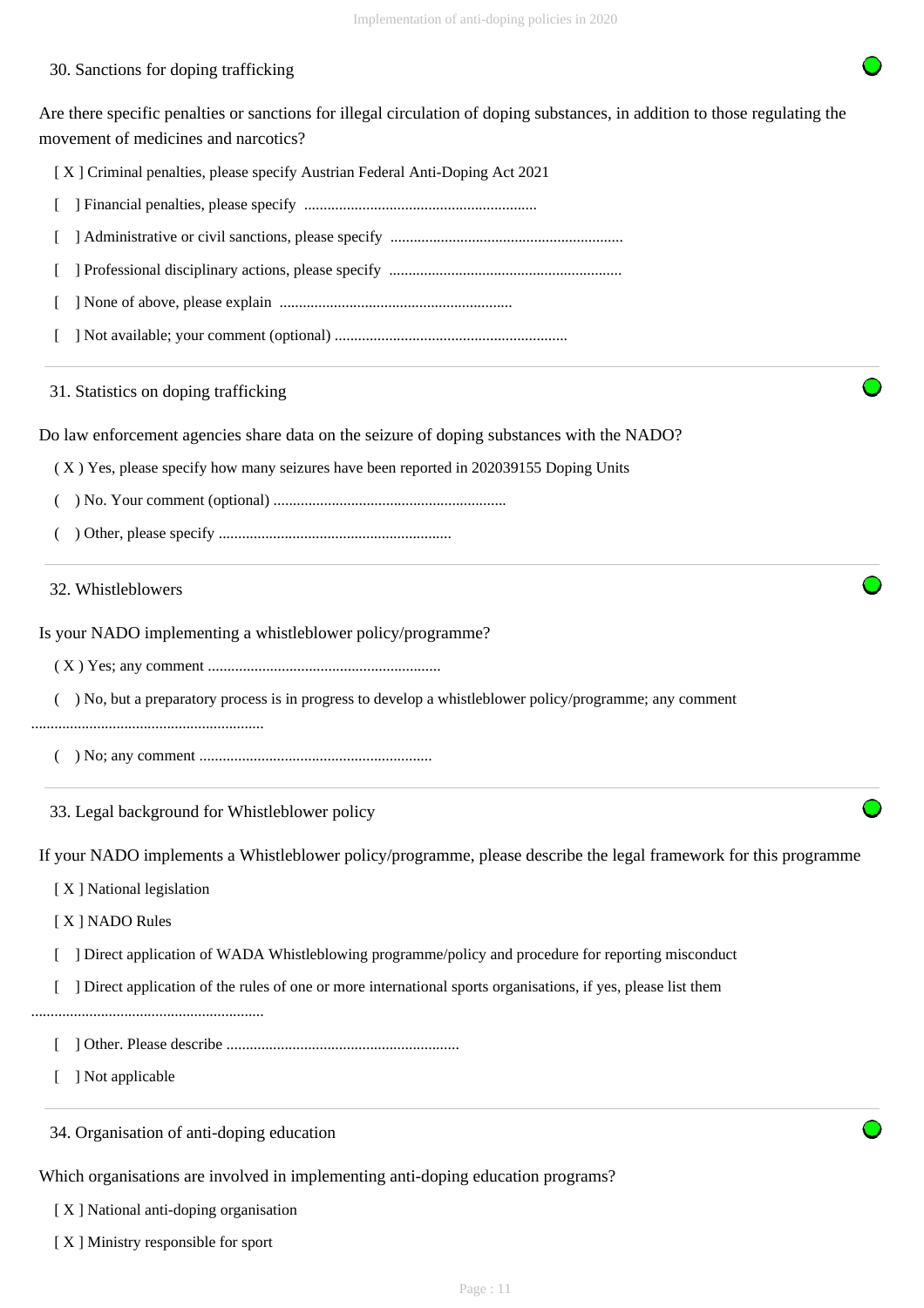| $[X]$ Ministry responsible for education   |
|--------------------------------------------|
| [X] Ministry responsible for health        |
|                                            |
| [X] National sport federations             |
| [X] Regional/municipal sport organisations |
| [X] Universities                           |
| [X ] Schools                               |
| [X ] Sport clubs                           |
|                                            |
|                                            |

35. Anti-doping education themes

|                                                                                         | elite<br>athletes | young<br>athletes                 | recreatio sports<br>nal<br>athletes   | officials | coaches                           | medical<br>personne pupils        | school                            | media                             | general<br>public                 | other                             |
|-----------------------------------------------------------------------------------------|-------------------|-----------------------------------|---------------------------------------|-----------|-----------------------------------|-----------------------------------|-----------------------------------|-----------------------------------|-----------------------------------|-----------------------------------|
| National and<br>International anti-<br>doping rules                                     | [X]               | $\begin{bmatrix} 1 \end{bmatrix}$ | L<br>$\Box$                           | [X]       | $\begin{bmatrix} 1 \end{bmatrix}$ | $\begin{bmatrix} 1 \end{bmatrix}$ | $\begin{bmatrix} 1 \end{bmatrix}$ | $\begin{bmatrix} 1 \end{bmatrix}$ | $\begin{bmatrix} 1 \end{bmatrix}$ | $\begin{bmatrix} 1 \end{bmatrix}$ |
| Harm of doping to<br>the spirit of sport                                                | [X]               | [X]                               | [X]                                   | [X]       | $\begin{bmatrix} 1 \end{bmatrix}$ | $\begin{bmatrix} 1 \end{bmatrix}$ | $\begin{bmatrix} 1 \end{bmatrix}$ | $\begin{bmatrix} 1 \end{bmatrix}$ | $\begin{bmatrix} 1 \end{bmatrix}$ | $\begin{bmatrix} 1 \end{bmatrix}$ |
| Athletes and<br>athlete support<br>personnel's rights<br>and responsibilities           | [X]               | [X]                               | $\begin{bmatrix} 1 \end{bmatrix}$     | [X]       | $\begin{bmatrix} 1 \end{bmatrix}$ | $\begin{bmatrix} 1 \end{bmatrix}$ | $\begin{bmatrix} 1 \end{bmatrix}$ | $[\ ]$                            | $\begin{bmatrix} 1 \end{bmatrix}$ | $\begin{bmatrix} 1 \end{bmatrix}$ |
| Consequences of<br>doping, including<br>sanctions, health<br>and social<br>consequences | [X]               | [X]                               | [X]                                   | [X]       | $\begin{bmatrix} 1 \end{bmatrix}$ | $\begin{bmatrix} 1 \end{bmatrix}$ | $\begin{bmatrix} 1 \end{bmatrix}$ | $\begin{bmatrix} 1 \end{bmatrix}$ | $\begin{bmatrix} 1 \end{bmatrix}$ | $\begin{bmatrix} 1 \end{bmatrix}$ |
| Substances and<br>methods on the<br>Prohibited List                                     | [X]               | [X]                               | $\begin{bmatrix} 1 \end{bmatrix}$     | [X]       | $\begin{bmatrix} 1 \end{bmatrix}$ | $[\ ]$                            | $[\ ]$                            | $\begin{bmatrix} 1 \end{bmatrix}$ | $\begin{bmatrix} 1 \end{bmatrix}$ | $\begin{bmatrix} 1 \end{bmatrix}$ |
| Doping control<br>procedures                                                            | [X]               | [X]                               | $\begin{bmatrix} 1 & 1 \end{bmatrix}$ | [X]       | $\begin{bmatrix} 1 \end{bmatrix}$ | $\begin{bmatrix} 1 \end{bmatrix}$ | $\begin{bmatrix} 1 \end{bmatrix}$ | $\begin{bmatrix} 1 \end{bmatrix}$ | $\begin{bmatrix} 1 \end{bmatrix}$ | $\begin{bmatrix} 1 \end{bmatrix}$ |
| Therapeutic use<br>exemptions<br>(TUEs)                                                 | [X]               | [X]                               | $\begin{bmatrix} 1 \end{bmatrix}$     | [X]       | $\begin{bmatrix} 1 \end{bmatrix}$ | $[ \ ]$                           | $\begin{bmatrix} 1 \end{bmatrix}$ | $\begin{bmatrix} 1 \end{bmatrix}$ | $\begin{bmatrix} 1 \end{bmatrix}$ | $\begin{bmatrix} 1 \end{bmatrix}$ |
| Applicable<br>whereabouts<br>requirements                                               | [X]               | $\Gamma$<br>$\Box$                | $\begin{bmatrix} 1 \end{bmatrix}$     | [X]       | $\begin{bmatrix} 1 \end{bmatrix}$ | $\begin{bmatrix} 1 \end{bmatrix}$ | $\begin{bmatrix} 1 \end{bmatrix}$ | $\begin{bmatrix} 1 \end{bmatrix}$ | $\begin{bmatrix} 1 \end{bmatrix}$ | $\lceil \; \rceil$                |

What types of anti-doping message are provided for different target groups?

Attachments

Learning Management System : http://aktiv.nada.at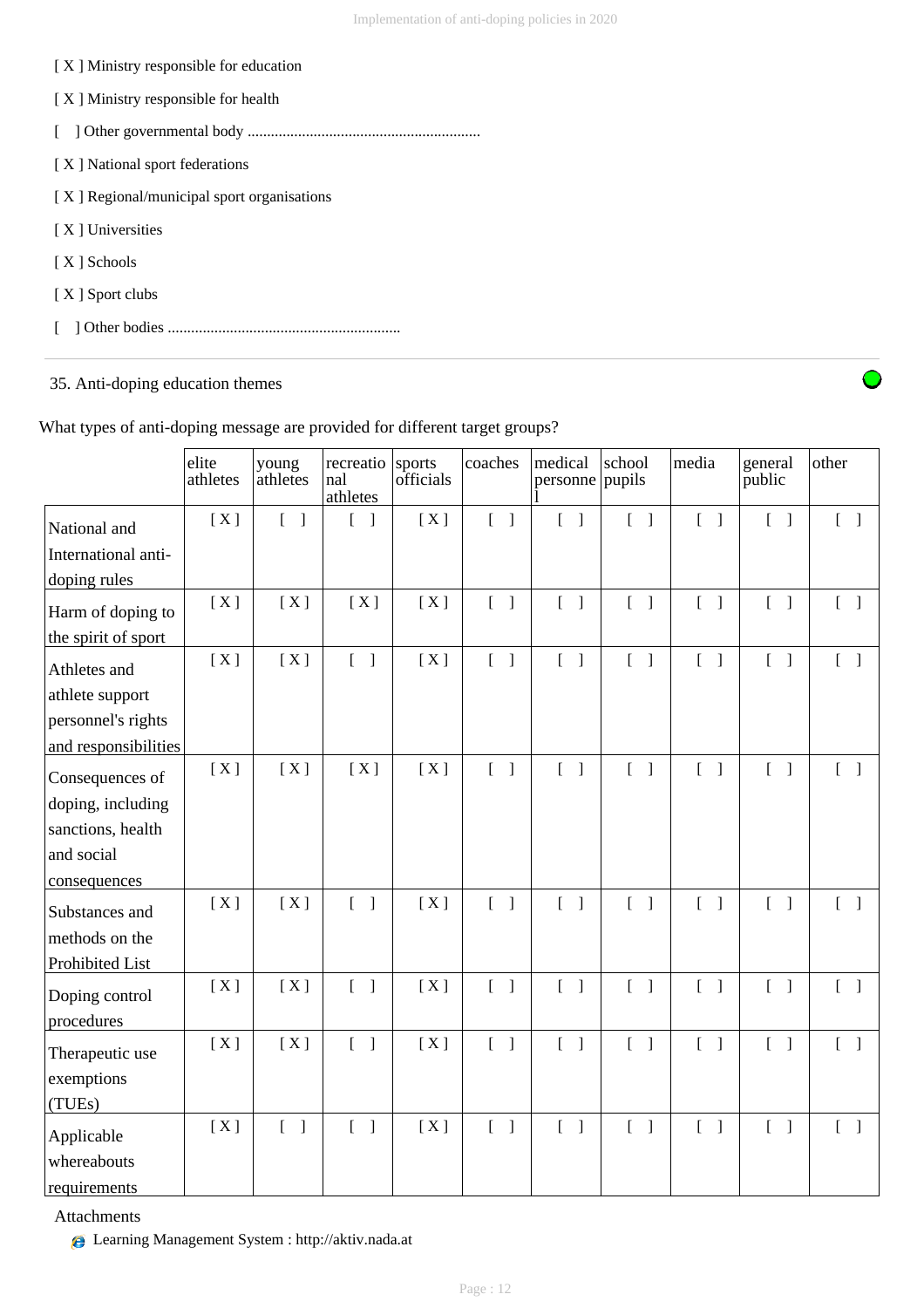| 36. Nutritional supplements                                                                        |  |
|----------------------------------------------------------------------------------------------------|--|
| What measures have been taken to address the problems related to nutritional supplements in sport? |  |
| ] Restrict availability                                                                            |  |
| [X] Control of production                                                                          |  |
| [X] Provide quality assurance                                                                      |  |
| [X] Comprehensive labelling                                                                        |  |
| ] Limit advertising and promotion                                                                  |  |
| [X] Educational and informational measures                                                         |  |
|                                                                                                    |  |
| 37. Anti-doping research                                                                           |  |
| Has any anti-doping research been undertaken or supported?                                         |  |
|                                                                                                    |  |
|                                                                                                    |  |
|                                                                                                    |  |
| 38. Areas of anti-doping research                                                                  |  |
| What are the areas of anti-doping research?                                                        |  |
| [X] Doping prevention                                                                              |  |
| [X] Detection methods                                                                              |  |
| [X] Behavioural and social aspects of doping                                                       |  |
| ] Health consequences of doping                                                                    |  |
| ] Physiological and psychological training programmes                                              |  |
| [X] Emerging substances or methods                                                                 |  |
| [X] Alternative testing methods                                                                    |  |
| [ ] None                                                                                           |  |
|                                                                                                    |  |
| 39. Publication of anti-doping research                                                            |  |

How many articles with the results of this research have been published in peer-reviewed scientific journals? Please upload a summary or share links to resources, if available

[ 4 ] in 2020; your comment (optional) ............................................................

[ ] Data not available

#### Attachments

- 1-s2.0-S0039128X20301422-main.pdf
- dta.2805.pdf
- dta.2780.pdf